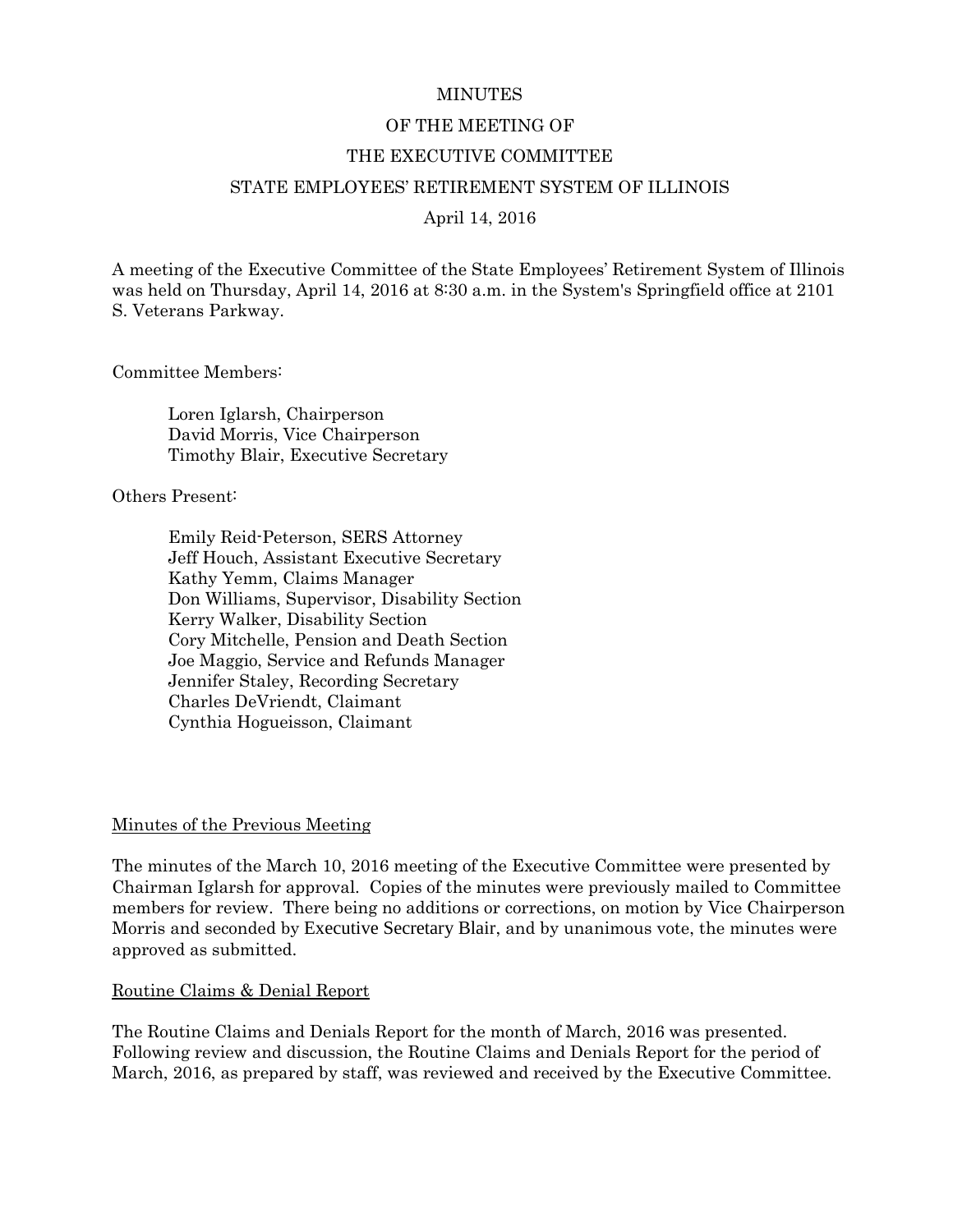# Old Business

## Pamela Wendt – Gainful Employment - Deferred

Pamela Wendt was present at the February Executive Committee to appeal her suspension of occupational disability benefits due to gainful employment. Pamela Wendt worked for Kevin Elliot Counseling and exceeded the quarterly earnings limit of \$2,490.00 in the 4th quarter of 2013 and the 1st quarter of 2014.

Ms. Wendt's gainful employment did not show up on the October 2014 IDES report. The April 2015 IDES report reflected a possible gainful employment for Ms. Wendt. Disability began the process of collecting paystubs April 15, 2015. We eventually received paystubs July 2015 and determined Ms. Wendt had exceeded the 4th quarter of 2013 by \$565 and the 1st quarter of 2014 by \$401, for a total of \$966. A disability Earnings Agreement was sent to her on July 15, 2015, which she signed and returned to SERS July 29, 2015. The \$966 was collected by Vouchering.

A review of the October 2015 IDES report indicated no earnings for Ms. Wendt. Our internal auditor did research on Ms. Wendt and it was determined she had started her own counseling business. Further research revealed Ms. Wendt had at least exceeded the \$2,490 limit the 3<sup>rd</sup> quarter of 2014 and the 2<sup>nd</sup> and 3<sup>rd</sup> quarter of 2015 from billings to Health Alliance alone. These earnings do not reflect any income she may have made through billing other insurance companies or cash billings to clients.

Occupational benefits have been suspended as of November 1, 2015. If disability benefits are suspended retroactively to April 1, 2015, there will be an overpayment in the amount of \$19,559.68.

Ms. Wendt said she works for, but does not own, a counseling company called Creative Solutions. It is a family owned business and she is the sole contractor of the business and earns \$2,000 per quarter. She stated it may appear she makes more due to when the billing actually goes through for payment.

In order to better understand the whole situation, SERS asked Ms. Wendt to send in any information that will support her claim, and to supply SERS with 2015 corporate and individual tax records. The case will be deferred until we receive such information.

Ms. Wendt sent in additional information for the April Executive Committee meeting and after some discussion the case was referred to SERS' attorney, Steve Bochenek, to review for a Recommendation. There was a consensus of the Executive Committee that the Recommendation should address gainful employment for the period beginning after Ms. Wendt's execution of the Earnings Agreement on July 29, 2015 through November 1, 2015.

## Cynthia Hogueisson – Half Time Ceasing Date and Overpayment

Upon checking the half time ceasing tickler (60 days prior to the ceasing date) it was discovered the system generated an incorrect ceasing date as January 9, 2016. The correct half time ceasing date was April 30, 2015.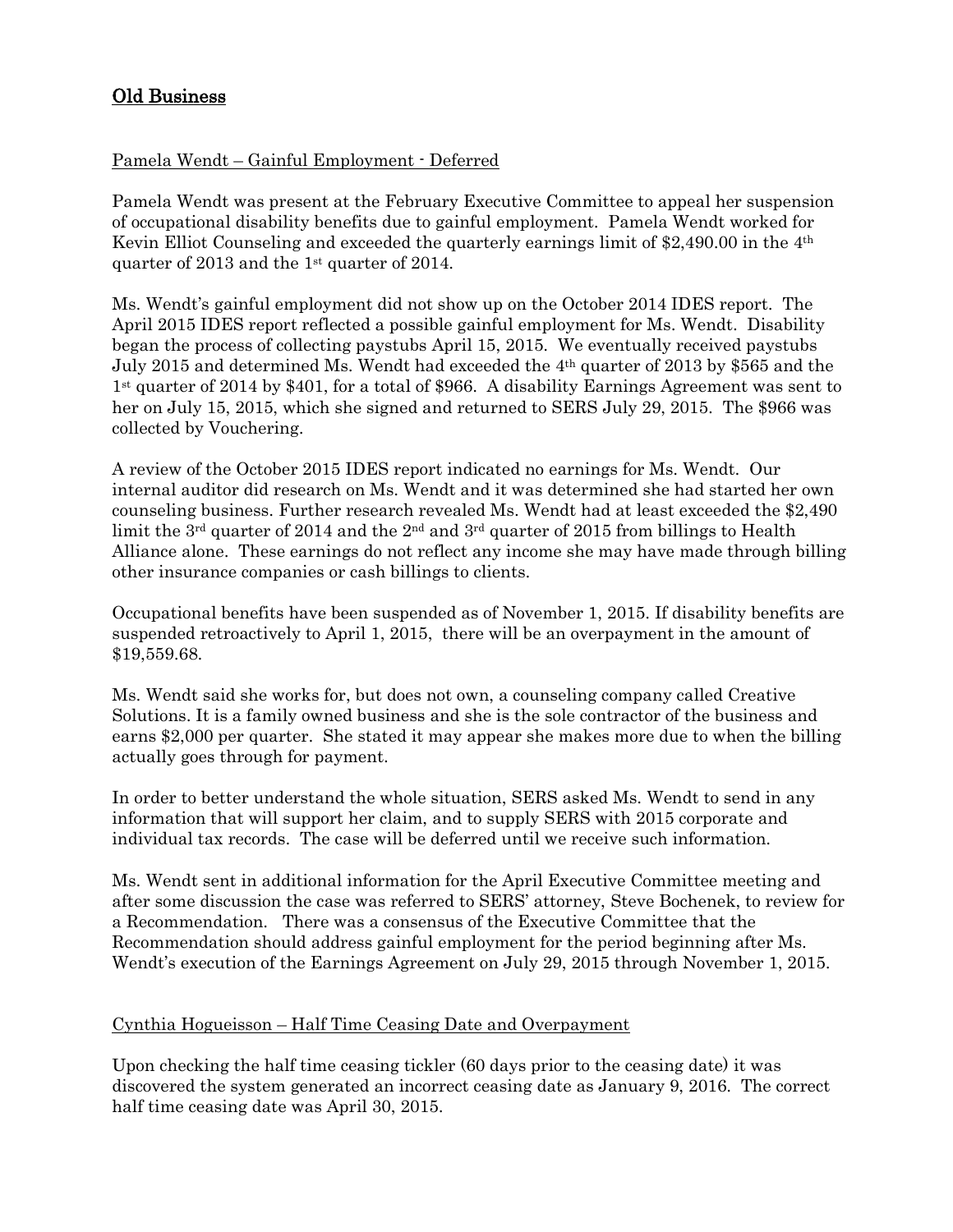Ms. Hogueisson's benefits were stopped November 1, 2015. This has created an overpayment of \$15,206.25.

During the course of Ms. Hogueisson's disability she was sent an income verification letter that gave a ceasing date of October 31, 2016.

Ms. Hogueisson has been sent a letter explaining how half time ceasing dates are calculated.

Ms. Hogueisson appeared before the April Executive Committee to appeal the overpayment of her disability.

After some discussion, the Executive Committee deferred the case pending receipt of documentation from Ms. Hogueisson reflecting costs incurred from May 1, 2015 through November 1, 2015, and pending general information from SERS' attorney, Steve Bochenek, concerning the Pension Code.

### Derrek Fromm – Service - Recommendation

Derrek Fromm was present for a personal appeal before the Executive Committee at the February meeting. Mr. Fromm was coded wrong by his agency under the regular formula, as opposed to the alternative formula. The error was subsequently corrected; however, our billing letters were calculated as if he was under the regular formula. When the errors were discovered, we billed Mr. Fromm for the additional money due for the alternative formula. He contends that he should not have to pay the additional contribution and interest for the military service credit (48 months) for which he was billed.

The case was referred to our attorney, Steve Bochenek, for a Recommendation.

At the March, 2016 meeting, Attorney Bochenek presented a Recommendation No. 2016-02 for the Committee to deny the appeal of Derrek Fromm as to his request that he be entitled to 4 years of military service credit under the alternative formula when the military service credit was purchased at regular formula rates.

After some discussion, Executive Secretary Blair moved to adopt Recommendation No. 2016-02, seconded by Vice Chairperson Morris. All were in favor. The Service and Refunds manager was to provide the options available to Mr. Fromm.

Mr. Fromm wished to be on the agenda for the April, 2016 Executive Committee meeting to appeal the earlier decision to deny his request for military service credit. After some discussion, it was agreed that there was no new information provided for an appeal and the case was closed. The Service and Refunds manager will send Mr. Fromm a letter to this effect.

### Patricia Hunter – Disability Overpay/Social Security

At the August 13, 2015 Executive Committee meeting Ms. Hunter appeared with her CPA, Mario Perrino. Ms. Hunter was appealing to the Executive Committee to have her monthly payback amount again decreased.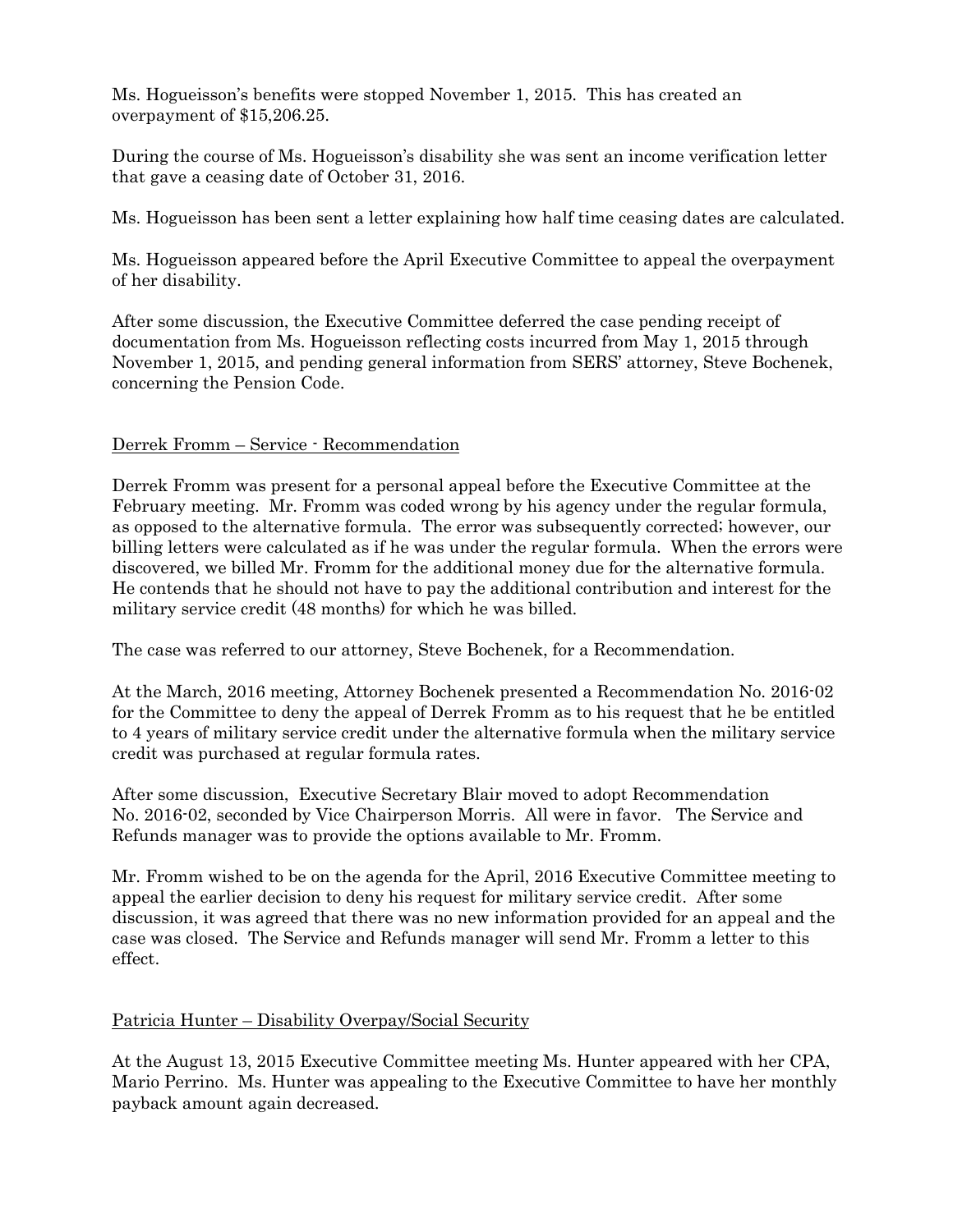Ms. Hunter will be eligible for a pension January 2017. Her pension will be less than her disability benefit but Social Security disability will not be offset.

After listening to Ms. Hunter and Mr. Perrino, the Executive Committee voted to put a 6 month hold on collecting Ms. Hunter's overpayment to give her time to get her expenses in order.

Shortly after the August meeting Ms. Hunter began receiving Social Security disability. She did not inform SERS she was again receiving Social Security benefits. This has created an additional overpayment of \$1,897.00 a month from July 2015 through February 2016.

Beginning with her March 2016 benefit check, deposited on April 19, 2016, SERS will begin offsetting Ms. Hunter's nonoccupational check, resulting in a gross monthly benefit of \$1,598.00. SERS will also begin deducting \$1,148.00 per month to satisfy the overpayment. This will allow the overpayment to be paid back in 60 months.

A letter dated March 23, 2016 was sent to Ms. Hunter and her representative Mario Perrino detailing the offset and the payback amount. Ms. Hunter has 30 days to appeal. At this time we have not received anything from Ms. Hunter or her representative.

## New Business

### Charles DeVriendt – Opt out of Pension

Charles DeVriendt had a personal appeal with the Executive Committee requesting to opt out of the System. Mr. DeVriendt was appointed as Commissioner of the Illinois Workers' Compensation Commission effective October 16, 2011 and was reappointed March 1, 2016. The Governor Appointees do not have the option if they are reappointed to the same position.

Mr. DeVriendt explained his employment chain of events. After the committee discussed the case, it was referred to our attorney, Steven Bochenek, for a Recommendation.

### Craig Tribbet – Occ – Waive 12 Month Filing Period

Craig Tribbet works as a Correctional Dietary Food Supervisor II for the Department of Corrections. He last worked on January 13, 2015. He began a service connected leave on January 5, 2015 due to an injury at work and returned to work on January 6, 2016.

Mr. Tribbet is appealing to the Executive Committee that the 12 month filing limitation be waived.

After some discussion, a motion was made by Executive Secretary Blair to approve Mr. Tribbet's appeal to waive the 12 month filing limitation, seconded by Chairman Iglarsh. All were in favor.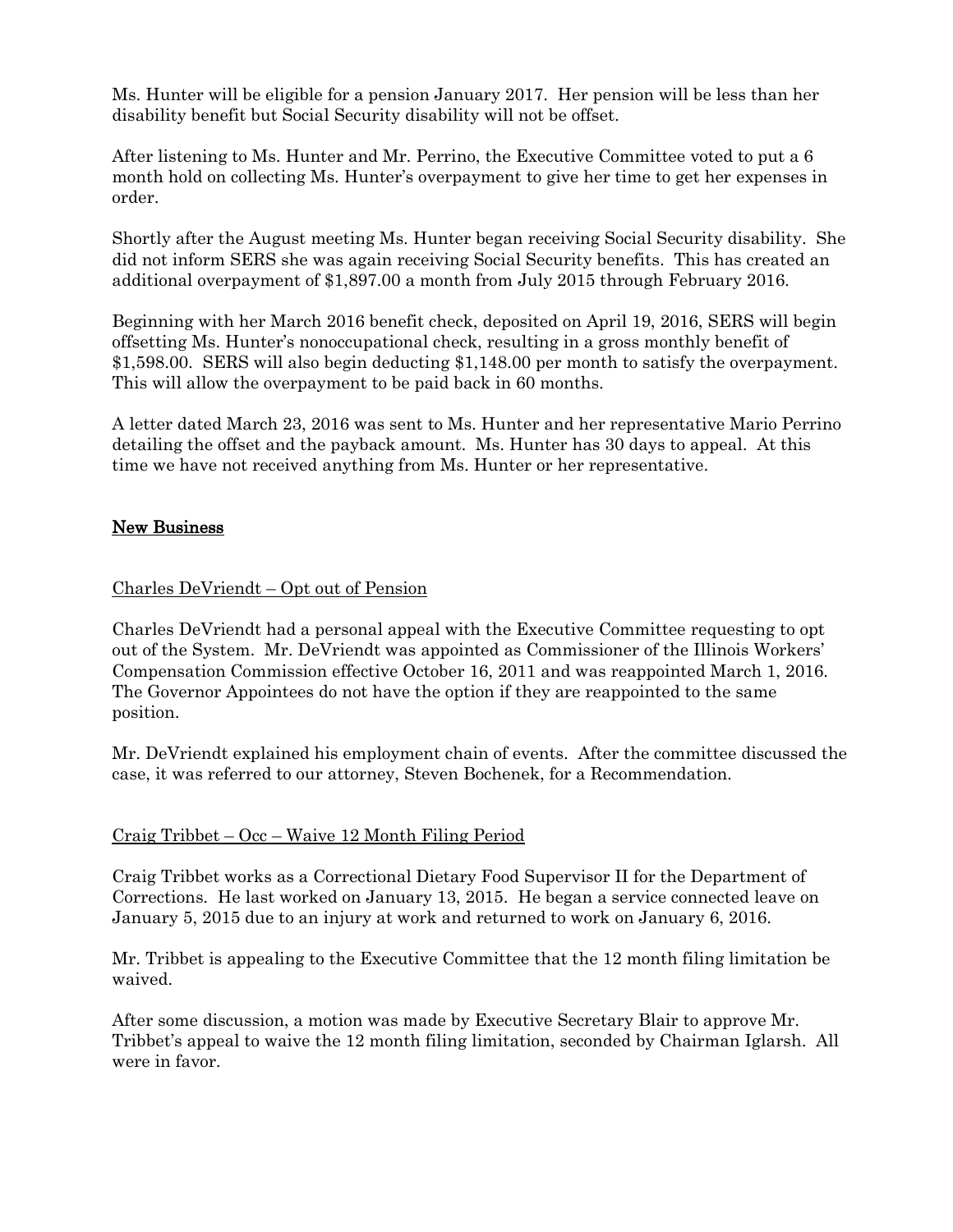### John Schuster – Occ – Waive 12 Month Filing Period

John Schuster worked as a Corrections Nurse I for the Illinois Department of Corrections at Dwight Correctional Center. He was injured at work on April 7, 2009 and stopped work on July 5, 2009. He began a service connected leave of absence on August 1, 2009 due to his injury. He was paid TTD benefits from IWCC for the period of August 1, 2009 until May 15, 2010, and returned to work on May 5, 2010.

Mr. Schuster is appealing the one year filing limitation. He is interested in receiving occupational benefits, as well as contributions toward his pension for a closed period of August 1, 2009 through May 4, 2010.

After some discussion, a motion was made by Chairman Iglarsh to approve Mr. Schuster's appeal of the 12 month filing period, as well as contributions toward his pension for a period of August 1, 2009 through May 4, 2010. The motion was seconded by Executive Secretary Blair. All were in favor.

### Kathleen Cummings – Temporary Disability

Kathleen Cummings works as an Executive I for the Illinois Department of Human Services, Human Capitol Development Agency. She last worked on January 13, 2014, the date she was injured at work. She began a service connected leave of absence effective January 22, 2014.

Kathleen received TTD benefits from IWCC for the period of January 22, 2014 through November 25, 2014, and occupational disability benefits from SERS for the same time period. Tristar stopped her TTD benefits on November 25, 2014; therefore, her SERS occupational benefit was also ceased. Member's attorney filed a 19B and consequently Tristar began paying her TTD benefits again for the March 5, 2015 through March 3, 2016 time period, allowing SERS to pick her back up and pay her occupational disability benefits effective for the same time period.

This member has never returned to work and is trying to pursue her pension; however, was informed that she has a 4 month gap where she did not receive pension contributions. Member is asking the Executive Committee to waive the 12 month filing time period so that she may apply for a temporary benefit for the November 26, 2014 through March 4, 2016 time period.

After some discussion, a motion was made by Chairman Iglarsh to approve Kathleen Cummings' appeal of the 12 month filing period, seconded by Vice Chairperson Morris. All were in favor.

## Veronica Alejandro – Waiver of Survivor Benefit

Reynalda Alejandro was an active state employee who died on July 29, 2012. She was survived by her spouse, Benito, and three minor children.

When the middle child, Veronica, turned 18 years old she did not return her application and student certification to begin a benefit on her own record. At this time the benefit should have been split between her older brother, who was receiving a benefit on his own, and her father, who was receiving a benefit for himself and now one remaining minor child.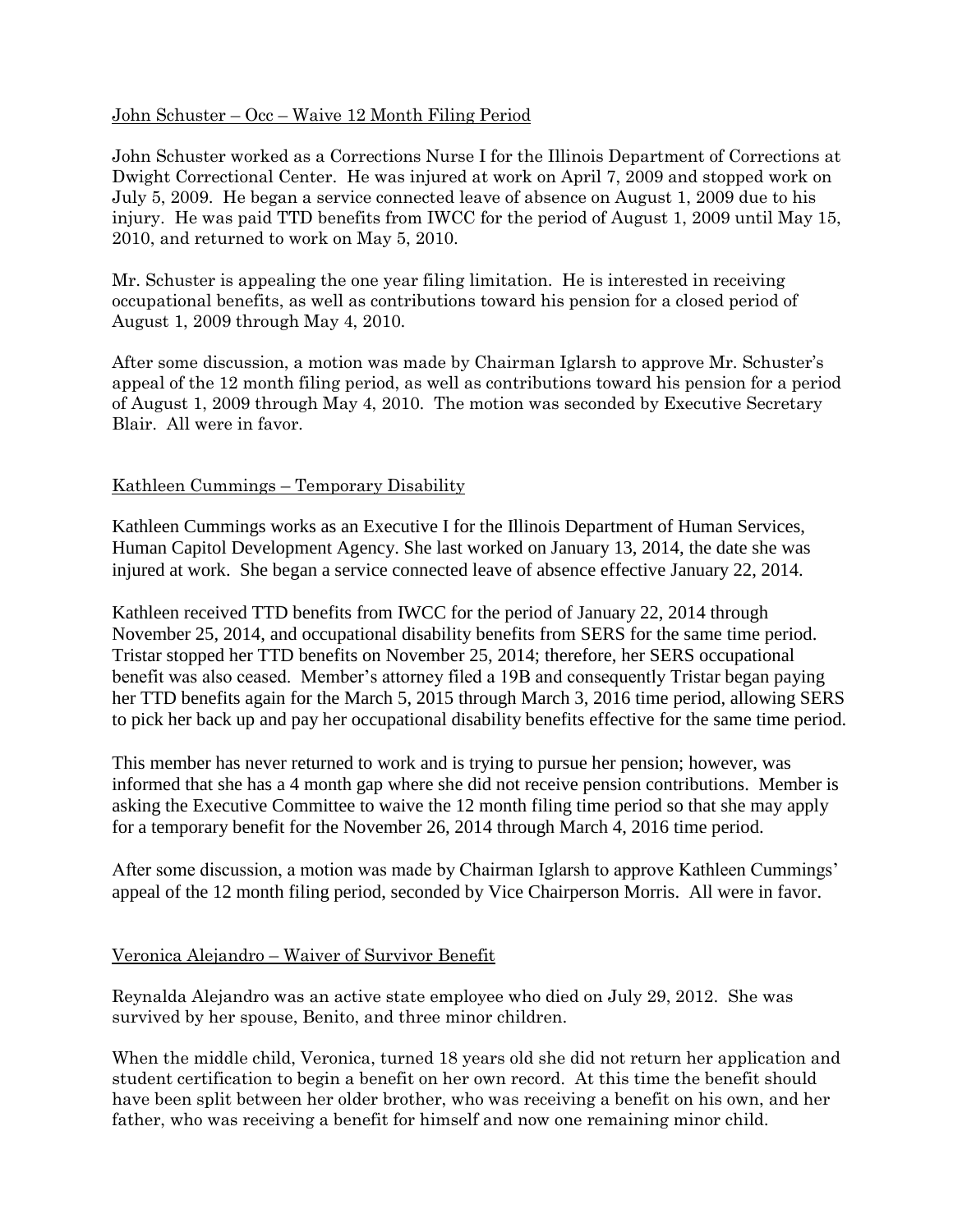This created an overpayment of survivor benefits to the member's spouse, Benito, in the amount of \$990.36.

Veronica has been a full time student since her 18th birthday. She is requesting to waive the portion that would have been paid to her, but was instead overpaid to Benito. This would remove the overpayment for her father.

After discussing the case, a motion was made by Chairman Iglarsh to approve the waiver of survivor benefits by Veronica Alejandro, seconded by Executive Secretary Blair. All were in favor.

### Chris Whitaker – Wants to Retire Reciprocally

Chris Whitaker retired January 1, 2016. He did not choose reciprocity on his pension application. Mr. Whitaker is asking to have his pension calculated reciprocally with the Teachers' Retirement System. There would be no change to his benefit amount from SERS.

After some discussion, a motion was made by Executive Secretary Blair to approve Mr. Whitaker's pension to be calculated reciprocally, seconded by Vice Chairperson Morris. All were in favor.

### Marie Mealman – Opinion Needed Regarding Year of Birth

Marie Mealman retired effective June 1, 2008. She chose the level income option for age 66 years of age.

Ms. Mealman recently contacted SERS because she had discovered her year of birth was incorrect. At the time of her application for retirement, the Certification of Birth on file for Ms. Mealman showed a date of birth of September 5, 1951. This document certified that the information was correct based on the original document on file at Vital Statistics. Ms. Mealman recently received a copy of her actual birth certificate on file and this document states she was born on September 5, 1953. Ms. Mealman spoke to Pension staff employee Neal Young and advised she always believed she was born in 1951. In 1974 Ms. Mealman completed a Membership Record and wrote her year of birth as 1951. The statement from Social Security that SERS used for level income purposes also shows a year of birth of 1951.

Due to the change in the year of birth, the additional amount provided to Ms. Mealman from the level income option is incorrect. This would create an overpayment of \$9,866.29. With continuing to use a 1951 date of birth, her pension would be reduced in 2017 for level income. If we use a 1953 year of birth, her pension would be reduced in 2019 for level income.

In addition, Marie Mealman receives a survivor annuity from her deceased husband, Timothy Mealman. Ms. Mealman's survivor benefit was reactivated when SERS believed she was turning 50 years old. By activating the benefit two years early, an overpayment of \$10,505.88 has occurred.

The Pension and Death Claims Section is seeking the opinion of the Executive Committee. Should there be an overpayment of retirement benefits and/or survivor benefits? Should we continue to pay the level income as originally processed and reduce the benefit in 2017?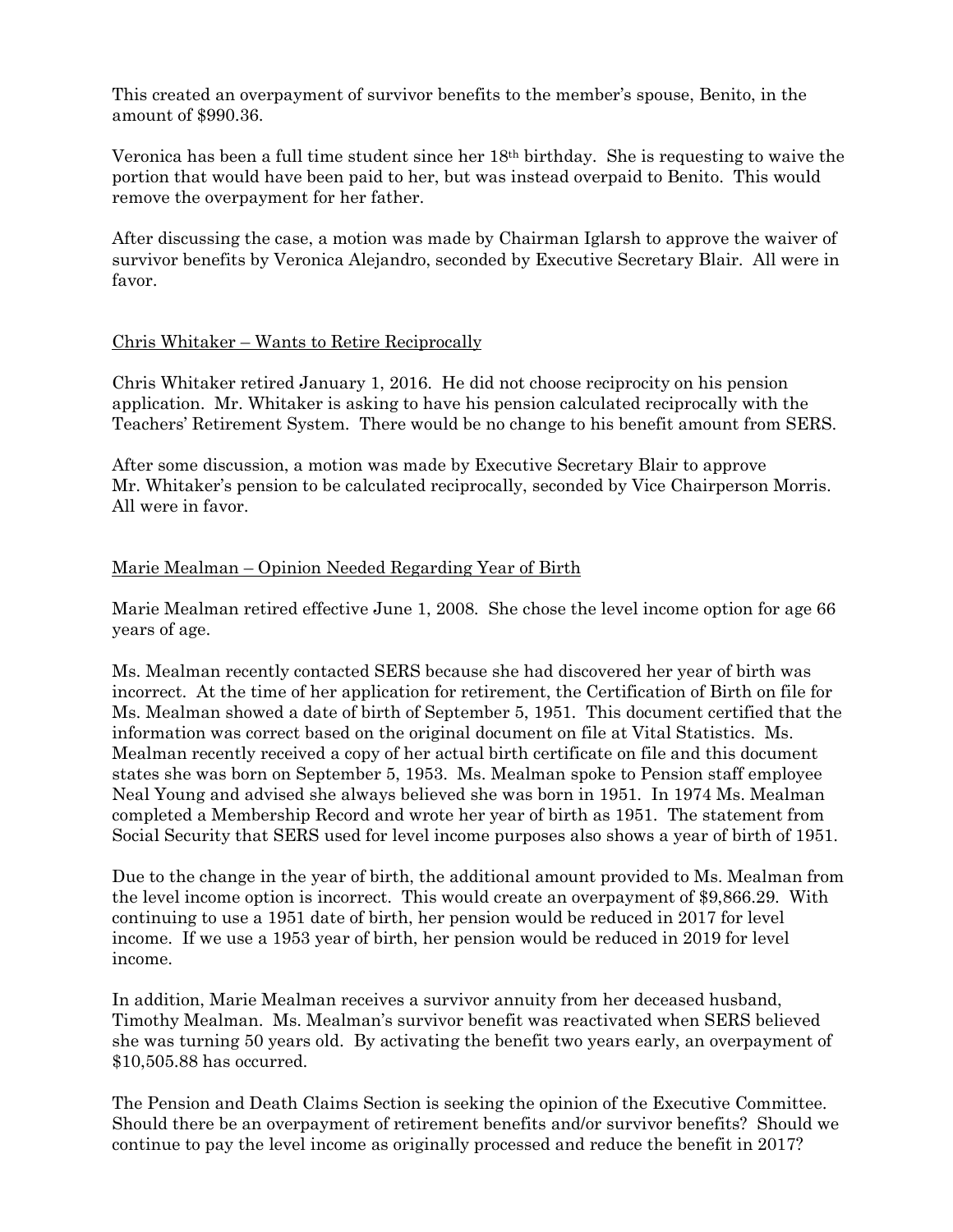After some discussion, it was agreed to defer the case pending further discussion with SERS' attorney, Steve Bochenek.

### Zosima Victuelles – Optional Service Purchase

Zosima Victuelles has requested a written appeal before the Executive Committee. She is requesting that she be allowed to purchase her 6 month qualifying period, even though she retired effective June 1, 2013.

Ms. Victuelles never returned the membership record that contained information pertaining to her qualifying period. She never questioned the creditable service indicated on her annual Statement of Accounts. She didn't question the fact that her pension was based on 19 years and 8 months of service.

After reviewing the case, a motion was made by Chairman Iglarsh to deny Ms. Victuelles' request to purchase her 6 month qualifying period, seconded by Vice Chairperson Morris. All were in favor.

### Semeli Yousif – Optional Service Purchase

Semeli Yousif has requested a written appeal before the Executive Committee. She is attempting to establish creditable service for a leave of absence that was not less than one year, as required by law.

After reviewing the case, a motion was made by Chairman Iglarsh to deny the request of Ms. Yousif to establish creditable service, seconded by Executive Secretary Blair. All were in favor.

## Gary D. Black – Creditable Service – (Deferred to May meeting)

Mr. Gary D. Black, through his attorney, James P. Baker, has requested a personal appeal before the Executive Committee. He is attempting to establish creditable service for a period of time that he was appointed as a mine officer at Natural Resources and military service credit.

There are human resource employees in both the Comptroller's Office and the Department of Natural Resources. In regard to the military service credit, Mr. Black did not make an inquiry while an active employee as required by law. Military service is referenced on pages 11 and 12 of the SERS handbook that Mr. Black received shortly after becoming a member of the System.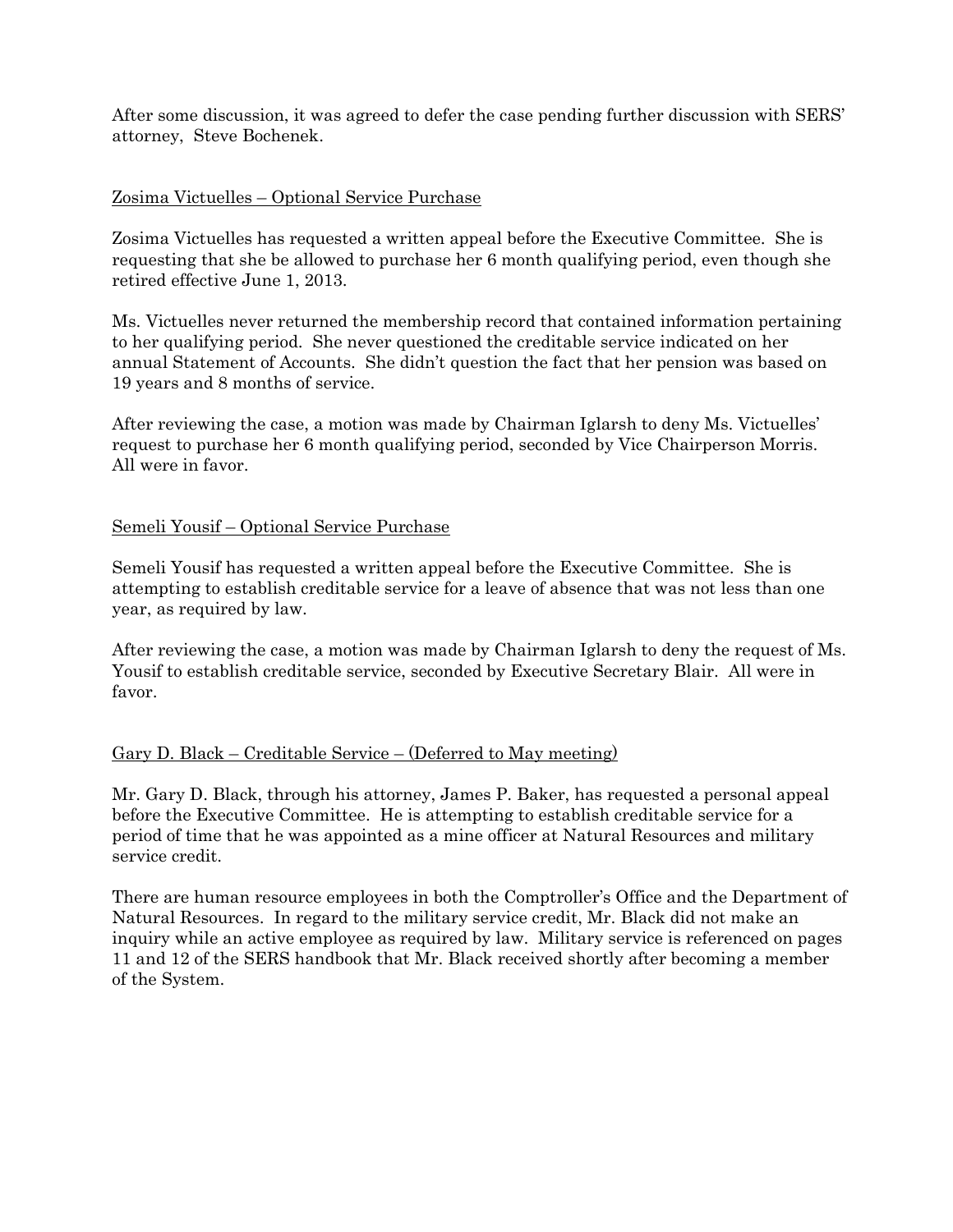### Policy for Holiday Pay

A member is requesting clarification between 40 ILCS 5/14-103.10 and the Illinois Administrative Code Section 1540.190 regarding payout of holiday pay. The Executive Committee discussed the issue of state agencies allowing employees to "cash out" holiday time as lump sum payments, rather than the employee using the holiday time as scheduled time off.

### Lisa M. Keppner – Temporary Disability Half Time Ceased

Lisa Keppner is requesting a waiver of the Illinois Administrative Code regarding the purchasing of additional time prior to the member's half time ceasing.

Ms. Keppner began receiving SERS temporary disability benefits a second time effective February 7, 2015 through January 31, 2016 when her benefit half time ceased. She has not RTW and has not received any type of compensation since February 1, 2016. Ms. Keppner claims she was unaware that she had time that she could purchase through SERS' Service and Refunds Department to extend her temporary benefit for an additional three months. After looking through her file in its entirety, it appears that she was never informed by SERS that she could purchase time to extend her benefit.

Please refer to the Illinois Administrative Code, Disability Claims, Section 1540.80 a) 4) which states, "If a member who is receiving a nonoccupational or temporary disability benefit wishes to make a payment of contributions to extend the period of eligibility for receipt of the benefit, the request to make such payment must be received at the Springfield Office of the System before the period of eligibility terminates and the date of payment of the required contributions shall be determined in accordance with the provisions of Section 1540.220 (a) – (Period for Payment)".

The member states that she was unaware that she had additional time to purchase, as well as the possibility to purchase time.

After some discussion, Executive Secretary Blair made a motion to allow Ms. Keppner's request to buy back service time, seconded by Chairman Iglarsh. All were in favor. Ms. Keppner will be billed for interest through April, 2016, and will have 30 days from the date of our letter to make the payment.